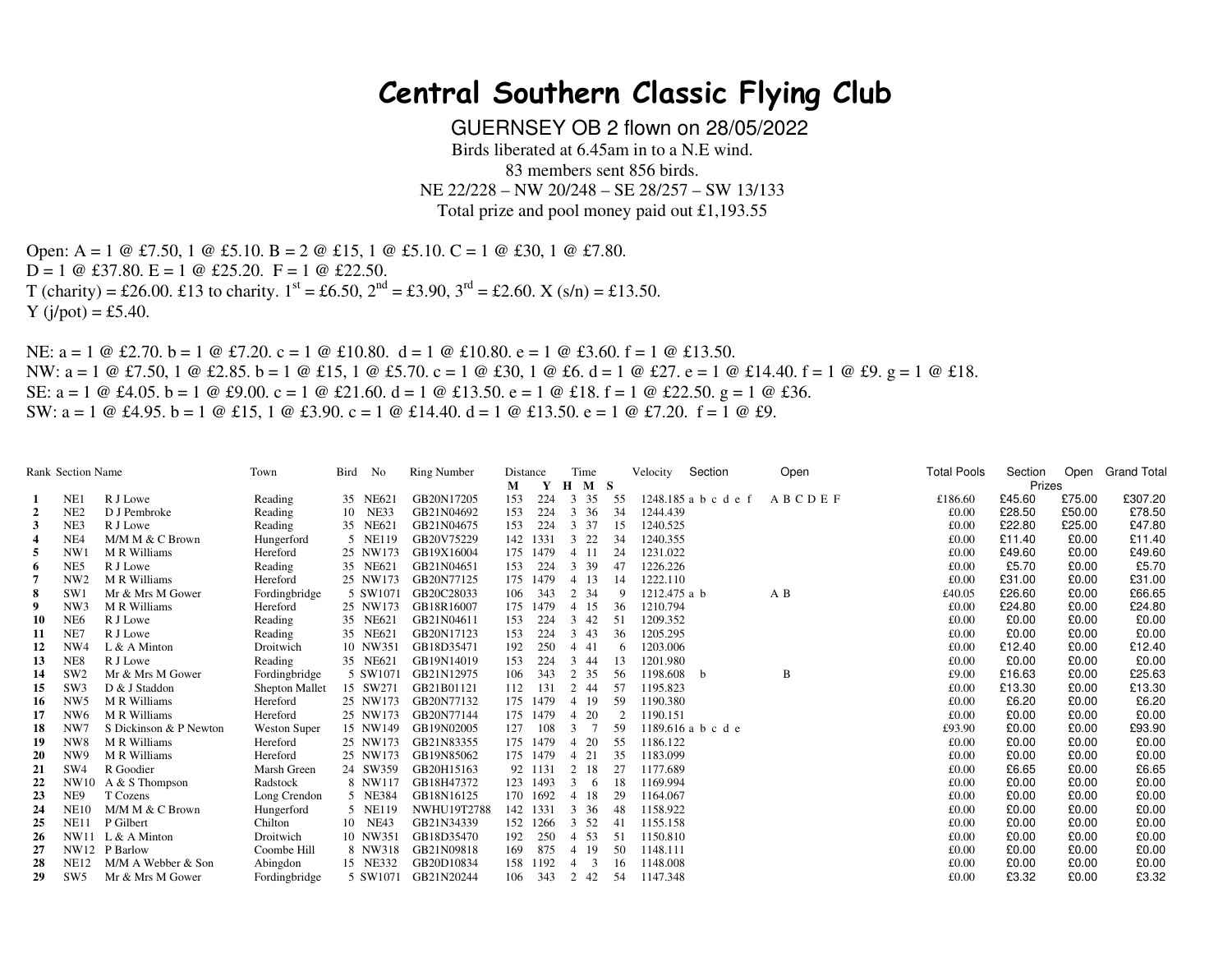| 30       | <b>NE13</b>     | T Cozens                                      | Long Crendon                 | 5 NE384              | GB19N22482                                  |            | 170 1692            | $\overline{4}$      | 22                      | 46                      | 1145.092             |             |   |   | £0.00          | £0.00           | £0.00          | £0.00           |
|----------|-----------------|-----------------------------------------------|------------------------------|----------------------|---------------------------------------------|------------|---------------------|---------------------|-------------------------|-------------------------|----------------------|-------------|---|---|----------------|-----------------|----------------|-----------------|
| 31       | NE14            | D J Pembroke                                  | Reading                      | 10 NE33              | GB21N04680                                  | 153        | 224                 | 3 57                |                         | 38                      | 1134.117             |             |   |   | £0.00          | £0.00           | £0.00          | £0.00           |
| 32       | <b>NE15</b>     | M/M D Beasley & L                             | Reading                      | 38 NE187             | GB20N12758                                  |            | 151 1635            | 3 56                |                         | 35                      | 1130.236             |             |   |   | £0.00          | £0.00           | £0.00          | £0.00           |
| 33       |                 | NW13 Wojciech Blachut                         | Trowbridge                   | 14 NW201             | GB20B12101                                  |            | 126 1600 3 17       |                     |                         | 58                      | 1128.239             |             |   |   | £0.00          | £0.00           | £0.00          | £0.00           |
| 34       | NE16            | D J Pembroke                                  | Reading                      | 10 NE33              | GB21N04613                                  | 153        | 224                 | 3 59                |                         | 2                       | 1127.475             |             |   |   | £0.00          | £0.00           | £0.00          | £0.00           |
| 35       | SW <sub>6</sub> | Lanahan & Gerard                              | Poole                        | 2 SW274              | GB18F42009                                  | 91         | 971                 | 2 2 3               |                         | 19                      | 1124.301             |             |   |   | £0.00          | £0.00           | £0.00          | £0.00           |
| 36       |                 | NW14 J & G Smallcombe                         | Bath                         | 4 NW60               | GB20F02246                                  | 126        | 100                 | 3 17                |                         | 22                      | 1124.101 a b c       |             | T |   | £14.80         | £0.00           | £0.00          | £14.80          |
| 37       |                 | NW15 Brooks Brothers & Wilcox                 | High Littleton               | 9 NW242              | GB17L42124                                  |            | 125 1273            | 3 16                |                         | -54                     | 1123.814             |             |   |   | £0.00          | £0.00           | £0.00          | £0.00           |
| 38<br>39 | NE17            | $M/M$ D Beasley & L<br>NW16 C & J Howse       | Reading<br>Devizes           | 38 NE187             | GB19N18684<br>31 NW1068 GB21N03823          | 127        | 151 1635<br>435     | 3 58<br>3 19        |                         | 8<br>59                 | 1122.879<br>1119.868 |             |   |   | £0.00<br>£0.00 | £0.00<br>£0.00  | £0.00<br>£0.00 | £0.00<br>£0.00  |
| 40       | SW7             | D & J Staddon                                 | <b>Shepton Mallet</b>        | 15 SW271             | GB18B00659                                  | 112        | 131                 | 2 56                |                         | 24                      | 1118.203<br>c d e f  | $\mathbf C$ |   |   | £51.90         | £0.00           | £0.00          | £51.90          |
| 41       |                 | NW17 Clift & Harding                          | Tirley                       | 20 NW65              | GB19H10459                                  | 170        | 93                  | 4 27                |                         | 40                      | 1118.165             |             |   |   | £0.00          | £0.00           | £0.00          | £0.00           |
| 42       | SE <sub>1</sub> | N T Wilson                                    | Portsmouth                   | 19 SE228             | GB21N08862                                  | 112        | 780                 | 2 57                |                         | 22                      | 1115.768             |             |   |   | £0.00          | £51.40          | £0.00          | £51.40          |
| 43       |                 | NW18 Wojciech Blachut                         | Trowbridge                   | 14 NW201             | GB20B12394                                  | 126        | 1600                | 3 20                |                         | 13                      | 1115.561             |             |   |   | £0.00          | £0.00           | £0.00          | £0.00           |
| 44       |                 | NW19 K Henley                                 | Trowbridge                   | 12 NW349             | GB20B12472                                  |            | 127 1545            | 3 22                |                         | 14                      | 1112.867             |             |   |   | £0.00          | £0.00           | £0.00          | £0.00           |
| 45       |                 | NW20 $L & A$ Minton                           | Droitwich                    | 10 NW351             | GB21E14904                                  | 192        | 250                 | 5                   | $\overline{4}$          | 19                      | 1111.230             |             |   |   | £0.00          | £0.00           | £0.00          | £0.00           |
| 46       | NW21            | Booth & Roper                                 | Tewkesbury                   | 15 NW254             | GB19A38895                                  |            | 173 1424            | 4 35                |                         | 27                      | 1110.561             |             |   |   | £0.00          | £0.00           | £0.00          | £0.00           |
| 47       | <b>NE19</b>     | M/M M & C Brown                               | Hungerford                   | 5 NE119              | GB20B36837                                  |            | 142 1331            | $3\quad 46$         |                         | 35                      | 1108.881             |             |   |   | £0.00          | £0.00           | £0.00          | £0.00           |
| 48       |                 | NW22 C & J Howse                              | Devizes                      |                      | 31 NW1068 GB20N88076                        | 127        | 435                 | 3 22                |                         | -9                      | 1107.865             |             |   |   | £0.00          | £0.00           | £0.00          | £0.00           |
| 49       |                 | NW23 $L & A$ Minton                           | Droitwich                    | 10 NW351             | GB20Z34983                                  | 192        | 250                 | 5 5                 |                         | 35                      | 1106.624             |             |   |   | £0.00          | £0.00           | £0.00          | £0.00           |
| 50       |                 | NW24 Booth & Roper                            | Tewkesbury                   | 15 NW254             | GB19A38881                                  |            | 173 1424            | 4 36                |                         | 35                      | 1106.010             |             |   |   | £0.00          | £0.00           | £0.00          | £0.00           |
| 51       | SW8             | A Stephens                                    | Parkstone                    | 8 SW516              | GB21N65852                                  | 90         | 595                 | 2 2 3               |                         | 48                      | 1105.668             |             | T | Y | £5.55          | £0.00           | £0.00          | £5.55           |
| 52       | NW25            | Wojciech Blachut                              | Trowbridge                   | 14 NW201             | GB21B14245                                  |            | 126 1600            | 3 22                |                         | 19                      | 1103.982             |             |   |   | £0.00          | £0.00           | £0.00          | £0.00           |
| 53       |                 | NW26 C & J Howse                              | Devizes                      |                      | 31 NW1068 GB21N03811                        | 127        | 435<br>166 1333     | 3 22                |                         | 57                      | 1103.498             |             |   |   | £0.00          | £0.00           | £0.00          | £0.00           |
| 54<br>55 | NW27<br>NE20    | W Townley and Son<br>P Rixon                  | Cheltenham<br>Reading        | 6 NW613<br>12 NE1441 | GB18C00019<br>GB21H31735                    | 153        | 279                 | 4 26<br>$4 \quad 4$ |                         | $\overline{4}$<br>23    | 1103.081<br>1103.017 |             | T |   | £0.10<br>£0.00 | £0.00<br>£0.00  | £0.00<br>£0.00 | £0.10<br>£0.00  |
| 56       |                 | NW28 Janet Wilcox                             | Bath                         | 12 NW489             | GB19N27034                                  |            | 122 1534            | 3 16                |                         | 15                      | 1101.945             |             |   |   | £0.00          | £0.00           | £0.00          | £0.00           |
| 57       | <b>NE21</b>     | M/M D Beasley & L                             | Reading                      | 38 NE187             | GB18D04717                                  | 151        | 1635                | $\overline{4}$      | 3                       | 23                      | 1098.658             |             |   |   | £0.00          | £0.00           | £0.00          | £0.00           |
| 58       | SE <sub>2</sub> | N T Wilson                                    | Portsmouth                   | 19 SE228             | GB19N21832                                  | 112        | 780                 | 3                   | $\mathbf{0}$            | 39                      | 1095.489             |             |   |   | £0.00          | £32.13          | £0.00          | £32.13          |
| -59      |                 | NW29 P Barlow                                 | Coombe Hill                  | 8 NW318              | GB20N02335                                  | 169        | 875                 | 4 32                |                         | 43                      | 1093.873             |             |   |   | £0.00          | £0.00           | £0.00          | £0.00           |
| 60       |                 | NW30 C & J Howse                              | Devizes                      |                      | 31 NW1068 GB21N03824                        | 127        | 435                 | 3 24                |                         | 45                      | 1093.797             |             |   |   | £0.00          | £0.00           | £0.00          | £0.00           |
| 61       | NW31            | Booth & Roper                                 | Tewkesbury                   | 15 NW254             | GB19Z52231                                  | 173        | 1424                | 4 39                |                         | 42                      | 1093.686             |             |   |   | £0.00          | £0.00           | £0.00          | £0.00           |
| 62       | NE22            | T Pickford                                    | Aylesbury                    | 10 NE379             | GB21N34975                                  | 178        | 289                 | 4 47                |                         | -11                     | 1091.877             |             |   |   | £0.00          | £0.00           | £0.00          | £0.00           |
| 63       |                 | NW32 A Sinclair                               | Swindon                      |                      | 12 NW1098 GB19N15544                        | 148        | 1297                | $\overline{4}$      | $\bf{0}$                | 26                      | 1088.783             |             |   |   | £0.00          | £0.00           | £0.00          | £0.00           |
| 64       | NE23            | $M/M$ D Beasley & L                           | Reading                      | 38 NE187             | GB18D04732                                  |            | 151 1635            | $\overline{4}$      | 6                       | 32                      | 1084.620             |             |   |   | £0.00          | £0.00           | £0.00          | £0.00           |
| 65       | SE3             | N Rigiani                                     | Allington                    | 12 SE100             | GB20N41406                                  | 119        | 1694                | 3 14                |                         | 45                      | 1084.128             |             |   |   | £0.00          | £25.70          | £0.00          | £25.70          |
| 66       | <b>NE24</b>     | M/M D J Newman & Son                          | Aylesbury                    | 10 NE699             | GB20N20778                                  | 170        | 310                 | 4 36                |                         | -19                     | 1083.946             |             |   |   | £0.00          | £0.00           | £0.00          | £0.00           |
| 67       | SE4<br>SW9      | N T Wilson                                    | Portsmouth                   | 19 SE228             | GB21N68281                                  | 112<br>106 | 780<br>343          | 2 52                | $3\quad 2$              | 39                      | 1083.493             |             |   |   | £0.00<br>£0.00 | £12.85<br>£0.00 | £0.00<br>£0.00 | £12.85<br>£0.00 |
| 68<br>69 |                 | Mr & Mrs M Gower<br>NW33 P Barlow             | Fordingbridge<br>Coombe Hill | 5 SW1071<br>8 NW318  | GB19N26395<br>GB18N09217                    | 169        | 875                 | 4 36                |                         | 49<br>27                | 1081.510<br>1079.100 |             |   |   | £0.00          | £0.00           | £0.00          | £0.00           |
| 70       |                 | SW10 D & J Staddon                            | Shepton Mallet               | 15 SW271             | GB21B01216                                  | 112        | 131                 | 3                   | 2                       | 52                      | 1078.660             |             |   |   | £0.00          | £0.00           | £0.00          | £0.00           |
| 71       |                 | NW34 A Sinclair                               | Swindon                      |                      | 12 NW1098 GB18N44006                        | 148        | 1297                | 4                   | $\overline{\mathbf{3}}$ | $\overline{0}$          | 1077.283             |             |   |   | £0.00          | £0.00           | £0.00          | £0.00           |
| 72       | NW35            | L & A Minton                                  | Droitwich                    | 10 NW351             | GB21Z39928                                  | 192        | 250                 | 5 14                |                         | 8                       | 1076.504             |             |   |   | £0.00          | £0.00           | £0.00          | £0.00           |
| 73       | NE25            | M/M J F Mauger                                | Aylesbury                    | 20 NE183             | GB18N77262                                  | 172        | 451                 | 4 4 1               |                         | 40                      | 1076.347             |             |   |   | £0.00          | £0.00           | £0.00          | £0.00           |
| 74       | SW11            | D & J Staddon                                 | Shepton Mallet               | 15 SW271             | GB19B03025                                  | 112        | 131                 | $\mathbf{3}$        | $\overline{3}$          | 23                      | 1075.621             |             |   |   | £0.00          | £0.00           | £0.00          | £0.00           |
| 75       | SE5             | Wearn Bros 1 & Neilson                        | Ramsdean                     | 27 SE784             | GB18N04189                                  |            | 123 1543            | 3 22                |                         | 50                      | 1074.887             |             |   |   | £0.00          | £6.42           | £0.00          | £6.42           |
| 76       | NW36            | Clift & Harding                               | Tirley                       | 20 NW65              | GB21N01412                                  | 170        | 93                  | 4 38                |                         | 35                      | 1074.347             |             |   |   | £0.00          | £0.00           | £0.00          | £0.00           |
| 77       | <b>NE26</b>     | M/M D Beasley & L                             | Reading                      | 38 NE187             | GB19N18683                                  |            | 151 1635            | 4                   | 9                       | $\overline{4}$          | 1073.588             |             |   |   | £0.00          | £0.00           | £0.00          | £0.00           |
| 78       | NW37            | Booth & Roper                                 | Tewkesbury                   | 15 NW254             | GB19N66580                                  |            | 173 1424            | 4 4 5               |                         | 21                      | 1072.031             |             |   |   | £0.00          | £0.00           | £0.00          | £0.00           |
| 79       | SE6             | N Rigiani                                     | Allington                    | 12 SE100             | GB20S33011                                  | 119        | 1694                | 3 17                |                         | -19                     | 1070.026             |             |   |   | £0.00          | £0.00           | £0.00          | £0.00           |
| 80       |                 | NE27 M/M J F Mauger                           | Aylesbury                    | 20 NE183             | GB20N75713                                  |            | 172 451 4 43        |                     |                         | 20                      | 1070.015             |             |   |   | £0.00          | £0.00           | £0.00          | £0.00           |
| 81       |                 | NW38 Wojciech Blachut                         | Trowbridge                   |                      | 14 NW201 GB19B14310                         |            | 126 1600 3 29       |                     |                         | $\overline{1}$          | 1068.595             |             |   |   | £0.00<br>£0.00 | £0.00<br>£0.00  | £0.00<br>£0.00 | £0.00<br>£0.00  |
| 82<br>83 |                 | NE28 M/M D J Newman & Son<br>NW39 C & J Howse | Aylesbury<br>Devizes         |                      | 10 NE699 GB19N58563<br>31 NW1068 GB21N03803 | 127        | 170 310 4 40<br>435 | 3 30                |                         | 38<br>2                 | 1067.272<br>1066.283 |             |   |   | £0.00          | £0.00           | £0.00          | £0.00           |
| 84       |                 | NW40 C & J Howse                              | Devizes                      |                      | 31 NW1068 GB21N03870                        | 127        | 435                 | 3 30                |                         | $\overline{\mathbf{3}}$ | 1066.199             |             |   |   | £0.00          | £0.00           | £0.00          | £0.00           |
| 85       | NE29            | M/M J F Mauger                                | Aylesbury                    | 20 NE183             | GB20N75720                                  |            | 172 451 4 44        |                     |                         | 23                      | 1066.065             |             |   |   | £0.00          | £0.00           | £0.00          | £0.00           |
| 86       | NE30            | $M/M D$ Beasley & L                           | Reading                      | 38 NE187             | GB17R07857                                  |            | 151 1635            | 4 11                |                         | -9                      | 1064.682             |             |   |   | £0.00          | £0.00           | £0.00          | £0.00           |
| 87       | SE7             | P Basham                                      | Southampton                  | 10 SE247             | GB19N43830                                  | 110        | 627 3 2             |                     |                         | 30                      | 1064.258             |             |   |   | £0.00          | £0.00           | £0.00          | £0.00           |
| 88       |                 | NW41 L & A Minton                             | Droitwich                    | 10 NW351             | GB21E14929                                  | 192        | 250 5 17            |                     |                         | -48                     | 1064.084             |             |   |   | £0.00          | £0.00           | £0.00          | £0.00           |
| 89       |                 | NW42 Wojciech Blachut                         | Trowbridge                   |                      | 14 NW201 GB21B14249                         |            | 126 1600 3 30 31    |                     |                         |                         | 1060.981             |             |   |   | £0.00          | £0.00           | £0.00          | £0.00           |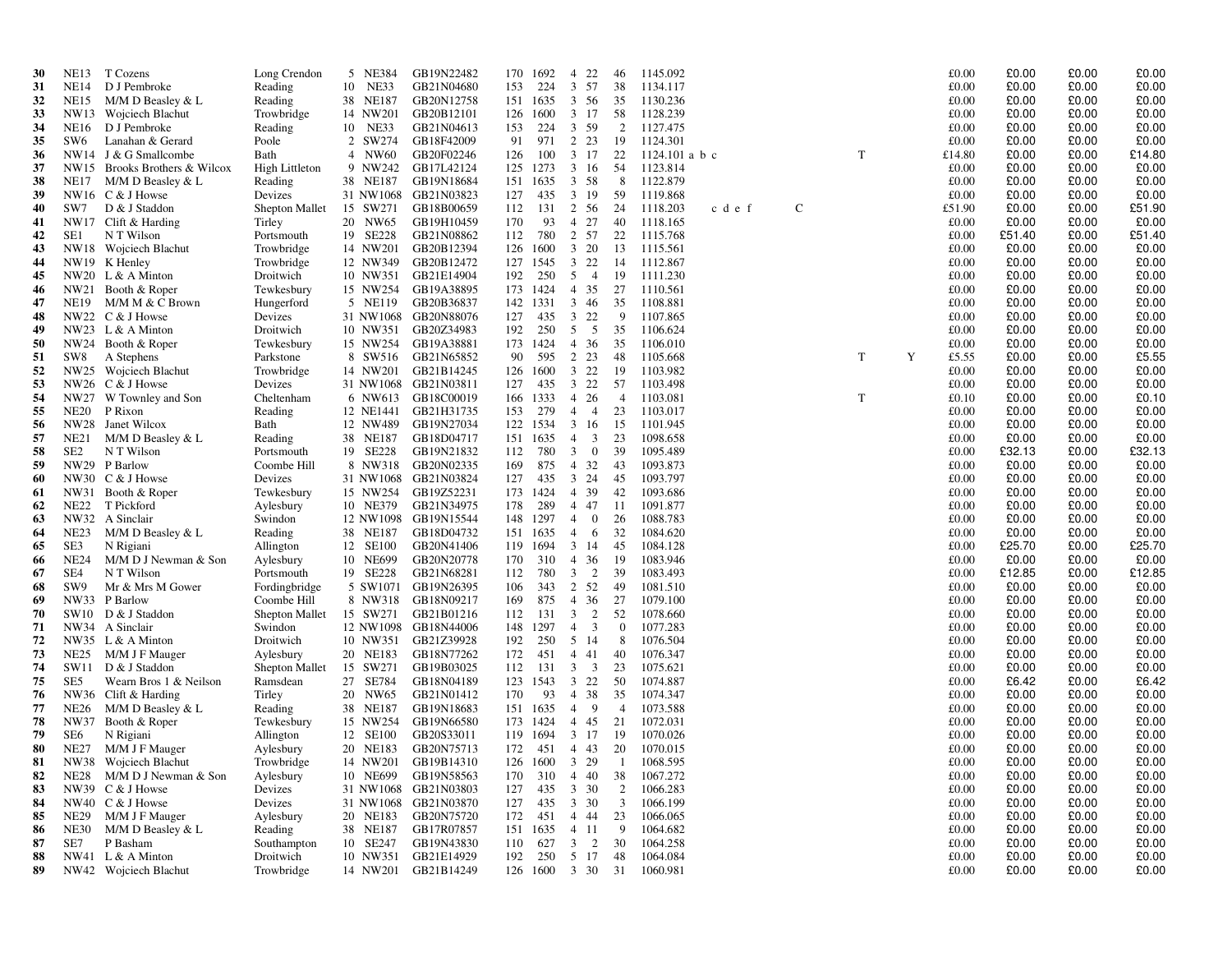| 90         | <b>NE31</b>              | Mr & Mrs S Guy           | Tadley          | 3 | NE3          | GB20C04521               | 139 | 1152     | 3              | -51             | 47                      | 1060.450                 |      | £0.00   | £0.00 | £0.00 | £0.00   |
|------------|--------------------------|--------------------------|-----------------|---|--------------|--------------------------|-----|----------|----------------|-----------------|-------------------------|--------------------------|------|---------|-------|-------|---------|
| 91         | <b>NE32</b>              | S Thorpe                 | Swindon         |   | 10 NE1400    | GB21Z52340               | 148 | 106      | $\overline{4}$ | 5               | 52                      | 1059.900                 |      | £0.00   | £0.00 | £0.00 | £0.00   |
| 92         | NW43                     | C & J Howse              | Devizes         |   | 31 NW1068    | GB19N08087               | 127 | 435      | 3              | 31              | -19                     | 1059.808                 |      | £0.00   | £0.00 | £0.00 | £0.00   |
| 93         |                          | SW12 D Wilson & Dtrs     | Yeovil          |   | 6 SW415      | GB21N22557               | 99  | 1596     | 2              | 46              | 13                      | 1057.872                 |      | £0.00   | £0.00 | £0.00 | £0.00   |
| 94         | SE8                      | B Basham & Son           | Southampton     |   | 5 SE893      | GB21R06567               |     | 112 1196 | $\overline{3}$ | $\overline{7}$  | 32                      | 1057.497                 |      | £0.00   | £0.00 | £0.00 | £0.00   |
| 95         | SE9                      | Wearn Bros 1 & Neilson   | Ramsdean        |   | 27 SE784     | GB18N03932               | 123 | 1543     | 3              | 26              | 32                      | 1055.631                 |      | £0.00   | £0.00 | £0.00 | £0.00   |
| 96         | <b>NW44</b>              | N J Goss                 | Devizes         |   |              | 10 NW1646 GB19N89110     | 127 | 120      | 3 32           |                 | 27                      | 1052.671                 |      | £0.00   | £0.00 | £0.00 | £0.00   |
| 97         | NE33                     | M/M D Beasley & L        | Reading         |   | 38 NE187     | GB19N18662               | 151 | 1635     | $\overline{4}$ | -14             | -5                      | 1052.391                 |      | £0.00   | £0.00 | £0.00 | £0.00   |
| 98         | <b>SE10</b>              | G Willett & Son          | Fareham         |   | 8 SE371      | GB21N04777               | 111 | 498      | 3              | 6               | 19                      | 1051.193                 |      | £0.00   | £0.00 | £0.00 | £0.00   |
| 99         | SE11                     | J Ross                   | Portsmouth      |   | 10 SE615     | GB20N13150               | 113 | 1439     | 3 10           |                 | 40                      | 1050.624                 |      | £0.00   | £0.00 | £0.00 | £0.00   |
| <b>100</b> | NW45                     | K Henley                 | Trowbridge      |   | 12 NW349     | GB19B14300               | 127 | 1545     | 3              | 34              | 27                      | 1049.472                 |      | £0.00   | £0.00 | £0.00 | £0.00   |
| 101        | NW46                     | J & G Smallcombe         | Bath            |   | 4 NW60       | GB21N18365               | 126 | 100      | 3              | 32              | -10                     | 1045.687                 |      | £0.00   | £0.00 | £0.00 | £0.00   |
| 102        | SW13                     | Mr & Mrs M Gower         | Fordingbridge   |   | 5 SW1071     | GB20D10843               | 106 | 343      | 2              | 58              | 57                      | 1044.443                 |      | £0.00   | £0.00 | £0.00 | £0.00   |
| 103        | SW14                     | M/M M & L Rumbold        | Salisbury       |   | 5 SW113      | GB21N66460               | 112 | 63       | 3              | 9               | $\overline{4}$          | 1042.928                 |      | £0.00   | £0.00 | £0.00 | £0.00   |
| 104        | SW15                     | D & J Staddon            | Shepton Mallet  |   | 15 SW271     | GB18B00705               | 112 | 131      | 3              | 9               | 11                      | 1042.645                 |      | £0.00   | £0.00 | £0.00 | £0.00   |
| 105        | SE <sub>12</sub>         | <b>Barrie Smith</b>      | Winchester      |   | 15 SE929     | GB20R09291               | 120 | 348      | 3              | 23              | 11                      | 1041.149                 |      | £0.00   | £0.00 | £0.00 | £0.00   |
|            |                          |                          | Fareham         |   | 8 SE371      |                          | 111 | 498      | $\mathbf{3}$   | 8               | 9                       | 1040.951                 |      | £0.00   | £0.00 | £0.00 | £0.00   |
| 106        | SE <sub>13</sub><br>NW47 | G Willett & Son          |                 |   | 10 NW1646    | GB21N14528               | 127 | 120      |                |                 |                         | 1040.509                 |      | £0.00   | £0.00 | £0.00 | £0.00   |
| 107        | <b>NE34</b>              | N J Goss                 | Devizes         |   |              | GB21N73114<br>GB20N75747 | 172 | 451      | 3 34<br>4 52   |                 | 56<br>$\overline{4}$    | 1038.020                 |      | £0.00   | £0.00 | £0.00 | £0.00   |
| 108        | SE14                     | M/M J F Mauger           | Aylesbury       |   | 20 NE183     |                          |     |          |                |                 |                         |                          |      |         |       |       |         |
| 109        |                          | Wearn Bros 1 & Neilson   | Ramsdean        |   | 27 SE784     | GB20N13999               | 123 | 1543     | 3 30           |                 | 25                      | 1036.149                 |      | £0.00   | £0.00 | £0.00 | £0.00   |
| 110        | NW48                     | Clift & Harding          | Tirley          |   | 20 NW65      | GB21N01410               | 170 | 93       | $\overline{4}$ | 48              | 58                      | 1035.743                 |      | £0.00   | £0.00 | £0.00 | £0.00   |
| 111        | NW49                     | Clift & Harding          | Tirley          |   | 20 NW65      | GB21N01433               | 170 | 93       | $\overline{4}$ | 49              | 2                       | 1035.504                 |      | £0.00   | £0.00 | £0.00 | £0.00   |
| 112        | SE15                     | J J Schoeman             | Andover         | 5 | SE248        | GB20D10696               | 126 | 719      | 3 35           |                 | 26                      | 1032.705                 |      | £0.00   | £0.00 | £0.00 | £0.00   |
| 113        | SE16                     | <b>Mannor Lofts</b>      | Southampton     | 9 | SE743        | GB21N12660               | 110 | 161      | $\mathbf{3}$   | 8               | $\overline{\mathbf{3}}$ | 1030.349                 |      | £0.00   | £0.00 | £0.00 | £0.00   |
| 114        | <b>NE35</b>              | $M/M$ D Beasley & L      | Reading         |   | 38 NE187     | GB17R07878               | 151 | 1635     | $\overline{4}$ | -19             | 35                      | 1030.093                 |      | £0.00   | £0.00 | £0.00 | £0.00   |
| 115        | <b>NE36</b>              | M/M D Beasley & L        | Reading         |   | 38 NE187     | GB20N12705               | 151 | 1635     | $\overline{4}$ | -19             | 40                      | 1029.763                 |      | £0.00   | £0.00 | £0.00 | £0.00   |
| 116        | <b>NE37</b>              | T Pickford               | Aylesbury       |   | 10 NE379     | GB19A41168               | 178 | 289      | 5              | $\overline{4}$  | 43                      | 1029.051                 |      | £0.00   | £0.00 | £0.00 | £0.00   |
| 117        | NW50                     | Wojciech Blachut         | Trowbridge      |   | 14 NW201     | PL0068.19.3033           | 126 | 1600     | 3              | 37              | 3                       | 1029.046                 |      | £0.00   | £0.00 | £0.00 | £0.00   |
| 118        | SE <sub>17</sub>         | P Basham                 | Southampton     |   | 10 SE247     | GB18N93905               | 110 | 627      | 3              | 8               | 59                      | 1027.747                 |      | £0.00   | £0.00 | £0.00 | £0.00   |
| 119        | <b>NE38</b>              | P Rixon                  | Reading         |   | 12 NE1441    | GB21N20342               | 153 | 279      | $\overline{4}$ | 22              | 18                      | 1027.674                 |      | £0.00   | £0.00 | £0.00 | £0.00   |
| <b>120</b> | <b>NW51</b>              | K Henley                 | Trowbridge      |   | 12 NW349     | GB17B14244               | 127 | 1545     | $\mathbf{3}$   | 39              | 21                      | 1026.029                 |      | £0.00   | £0.00 | £0.00 | £0.00   |
| 121        | SE <sub>18</sub>         | B & L Scutt              | Portsmouth      |   | 10 SE1711    | GB19P10812               | 111 | 1337     | 3 12           |                 | - 1                     | 1024.375                 |      | £0.00   | £0.00 | £0.00 | £0.00   |
| 122        | <b>NE39</b>              | Mr & Mrs E Upton         | Newbury         |   | 9 NE457      | GB21A21814               | 142 | 232      | $\overline{4}$ | $\overline{4}$  | 32                      | 1022.988                 |      | £0.00   | £0.00 | £0.00 | £0.00   |
| 123        | <b>NE40</b>              | M/M A Webber & Son       | Abingdon        |   | 15 NE332     | GB21N61732               | 158 | 1192     | $\overline{4}$ | 33              | $\theta$                | 1022.974                 |      | £0.00   | £0.00 | £0.00 | £0.00   |
| 124        | <b>SE19</b>              | <b>Mannor Lofts</b>      | Southampton     | 9 | SE743        | GB20N46034               | 110 | 161      | 3              | 9               | 39                      | 1021.657                 |      | £0.00   | £0.00 | £0.00 | £0.00   |
| 125        | SE <sub>20</sub>         | R Pegler and Son         | Salisbury       | 8 | <b>SE360</b> | GB20N74728               | 108 | 327      | 3              | 6               | 26                      | 1021.314                 |      | £0.00   | £0.00 | £0.00 | £0.00   |
| 126        | SE21                     | T Powers                 | Lovedean        | 5 | <b>SE89</b>  | GB21N21027               | 118 | 186      | 3              | 23              | 53                      | 1019.534                 |      | £0.00   | £0.00 | £0.00 | £0.00   |
| 127        | SE <sub>22</sub>         | G Willett & Son          | Fareham         |   | 8 SE371      | GB21V11317               | 111 | 498      | 3 12           |                 | -11                     | 1019.105                 |      | £0.00   | £0.00 | £0.00 | £0.00   |
| 128        | NW52                     | K Henley                 | Trowbridge      |   | 12 NW349     | GB20B12471               | 127 | 1545     | 3              | -40             | 51                      | 1019.061                 |      | £0.00   | £0.00 | £0.00 | £0.00   |
| 129        | <b>NE41</b>              | S Hughes                 | Swindon         |   | 10 NE348     | GB18N14069               | 147 | 1080     | 4 15           |                 | -1                      | 1018.767                 |      | £0.00   | £0.00 | £0.00 | £0.00   |
| <b>130</b> | <b>NE42</b>              | M/M M & C Brown          | Hungerford      |   | 5 NE119      | NEHU19MAD2               | 142 | 1331     | $\overline{4}$ | $\overline{7}$  | 20                      | 1015.850                 |      | £0.00   | £0.00 | £0.00 | £0.00   |
| 131        | NE43                     | G Popescu                | <b>Bicester</b> |   | 5 NE235      | GB19N14691               | 177 | 565      | 5              | $7\phantom{.0}$ | 25                      | 1015.186                 |      | £0.00   | £0.00 | £0.00 | £0.00   |
| 132        | NW53                     | Janet Wilcox             | Bath            |   | 12 NW489     | GB18N19240               | 122 | 1534     | 3 3 3          |                 | -14                     | 1014.177                 |      | £0.00   | £0.00 | £0.00 | £0.00   |
| 133        | SW16                     | D Wilson & Dtrs          | Yeovil          |   | 6 SW415      | GB20N27608               | 99  | 1596     | 2 53           |                 | 38                      | 1012.686                 |      | £0.00   | £0.00 | £0.00 | £0.00   |
| 134        | NE44                     | Mr & Mrs H D Lee         | Reading         | 6 | NE9          | GB19N12903               | 150 | 371      | $\overline{4}$ | 21              | 25                      | 1011.301                 |      | £0.00   | £0.00 | £0.00 | £0.00   |
| 135        | NW54                     | A & S Thompson           | Radstock        |   | 8 NW117      | GB17N10616               | 123 | 1493     | 3              | 35              | 45                      | 1010.292                 |      | £0.00   | £0.00 | £0.00 | £0.00   |
| 136        | SE <sub>23</sub>         | Peter Fyfield            | Borden          |   | 13 SE777     | GB20A00085               | 135 | 1018     | 3 56           |                 | 21                      | 1009.596<br>$\mathbf{c}$ |      | £21.60  | £0.00 | £0.00 | £21.60  |
| 137        | NW55                     | Janet Wilcox             | Bath            |   | 12 NW489     | GB16N29042               | 122 | 1534     | 3 3 4          |                 | -26                     | 1008.501                 |      | £0.00   | £0.00 | £0.00 | £0.00   |
| 138        | NE45                     | M/M J F Mauger           | Aylesbury       |   | 20 NE183     | GB17N87890               | 172 | 451      | 5              | 1               | 12                      | 1006.544                 |      | £0.00   | £0.00 | £0.00 | £0.00   |
| 139        | <b>NE46</b>              | Mr & Mrs E Upton         | Newbury         |   | 9 NE457      | GB19N66996               | 142 | 232      | $\overline{4}$ | 8               | 40                      | 1005.983                 |      | £0.00   | £0.00 | £0.00 | £0.00   |
| 140        | SW17                     | Mark Sarah & Beth Beavis | Newton Abbot    |   | 13 SW342     | GB21S48728               | 85  | 1734     | 2 30           |                 | 35                      | 1004.957                 |      | £0.00   | £0.00 | £0.00 | £0.00   |
| 141        | SE24                     | J J Schoeman             | Andover         |   | 5 SE248      | GB20X15314               | 126 | 719      | 3 41           |                 | 54                      | $1002.609$ a b           | defg | £103.05 | £0.00 | £0.00 | £103.05 |
| 142        | SE <sub>25</sub>         | K & J Zerafa             | Portsmouth      |   | 17 SE404     | GB19N58264               | 111 | 142      | 3 15           |                 | 2                       | 1002.403                 |      | £0.00   | £0.00 | £0.00 | £0.00   |
| 143        | SW18                     | D Wilson & Dtrs          | Yeovil          |   | 6 SW415      | GB21D24961               | 99  | 1596     | 2 55           |                 | 53                      | 999.731                  |      | £0.00   | £0.00 | £0.00 | £0.00   |
| 144        | <b>NE47</b>              | T Pickford               | Aylesbury       |   | 10 NE379     | GB20V53442               | 178 | 289      | 5 14           |                 | 15                      | 997.833                  |      | £0.00   | £0.00 | £0.00 | £0.00   |
| 145        | SE <sub>26</sub>         | <b>Mannor Lofts</b>      | Southampton     |   | 9 SE743      | GB19N34903               | 110 | 161      | 3 14           |                 | 36                      | 995.669                  |      | £0.00   | £0.00 | £0.00 | £0.00   |
| 146        | SW19                     | D & J Staddon            | Shepton Mallet  |   | 15 SW271     | GB18B00658               | 112 | 131      | 3 18           |                 | 22                      | 994.376                  |      | £0.00   | £0.00 | £0.00 | £0.00   |
| 147        | SE <sub>27</sub>         | Mr & Mrs D Smith         | Portsmouth      |   | 8 SE326      | GB20N76559               | 118 | 705      | $\mathbf{3}$   | 30              | 9                       | 991.587                  |      | £0.00   | £0.00 | £0.00 | £0.00   |
| 148        | SE <sub>28</sub>         | Peter Fyfield            | Borden          |   | 13 SE777     | GB21N23179               | 135 | 1018     | $\overline{4}$ | $\mathbf{0}$    | 41                      | 991.419                  |      | £0.00   | £0.00 | £0.00 | £0.00   |
| 149        | NE48                     | Mr & Mrs E Upton         | Newbury         |   | 9 NE457      | GB21A21821               | 142 | 232      | 4 12           |                 | 50                      | 989.405                  |      | £0.00   | £0.00 | £0.00 | £0.00   |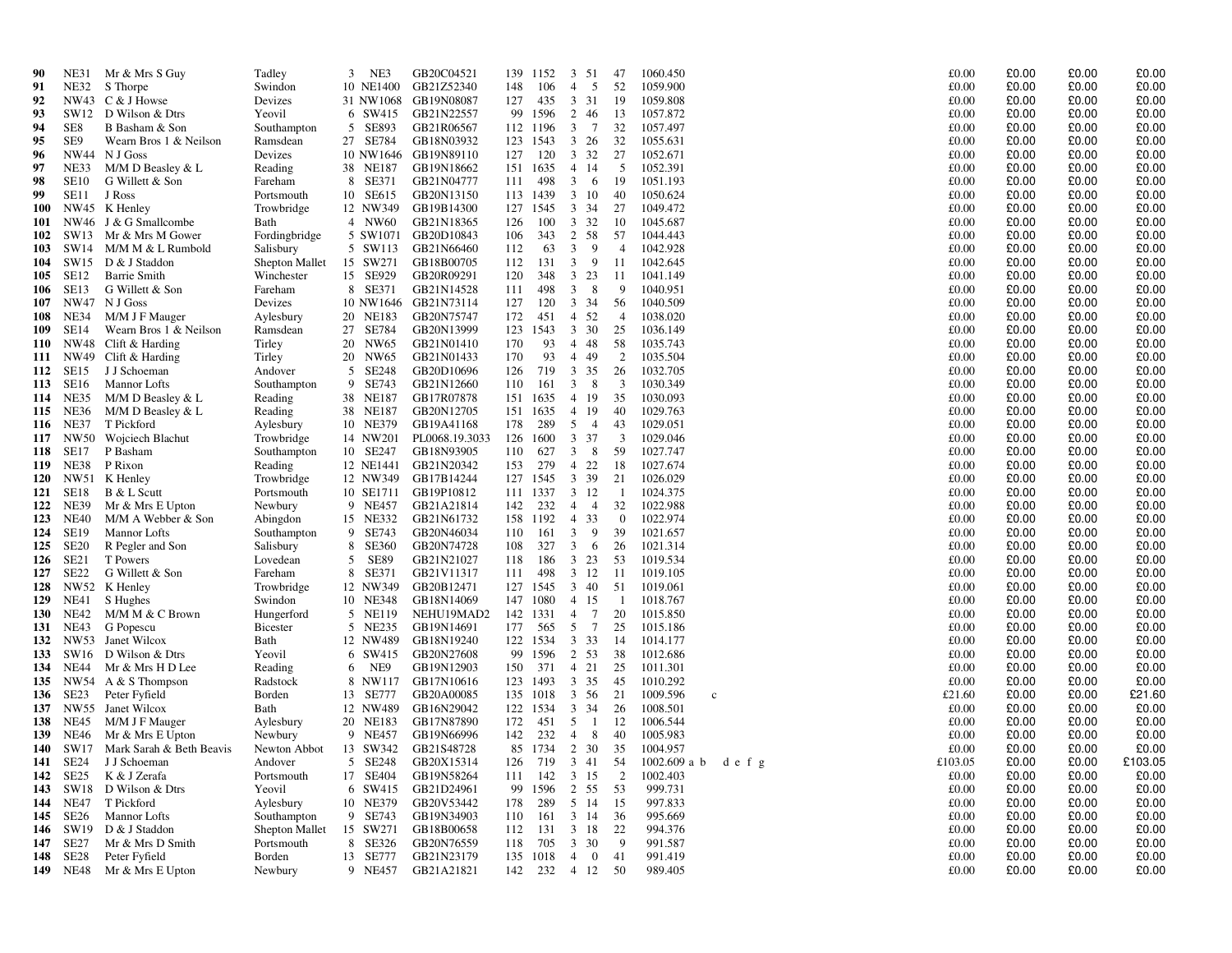| 150        | <b>NE49</b>                | S Hughes                      | Swindon                  |              | 10 NE348             | GB20X16131               | 147        | 1080            | $\overline{4}$                   | 23                      | 56              | 984.348            | £0.00          | £0.00          | £0.00          | £0.00          |
|------------|----------------------------|-------------------------------|--------------------------|--------------|----------------------|--------------------------|------------|-----------------|----------------------------------|-------------------------|-----------------|--------------------|----------------|----------------|----------------|----------------|
| 151        | <b>SE29</b>                | J R Etherington               | Portsmouth               |              | 5 SE1352             | GB20R35275               | 117        | 891             | $3 \quad 30$                     |                         | 15              | 983.616            | £0.00          | £0.00          | £0.00          | £0.00          |
| 152        | SW20                       | M/M M & L Rumbold             | Salisbury                |              | 5 SW113              | GB20N38931               | 112        | 63              | 3                                | 20                      | 45              | 982.232            | £0.00          | £0.00          | £0.00          | £0.00          |
| 153        |                            | NW56 K Henley                 | Trowbridge               |              | 12 NW349             | GB20B12468               |            | 127 1545        | $\mathbf{3}$                     | 49                      | 22              | 981.223            | £0.00          | £0.00          | £0.00          | £0.00          |
| 154        | SW21                       | C Carpenter                   | Poole                    |              | 10 SW157             | GB20E14873               | 89         | 1229            | 2 41                             |                         | 6               | 979.944            | £0.00          | £0.00          | £0.00          | £0.00          |
| 155        | <b>NE50</b>                | S Hughes                      | Swindon                  |              | 10 NE348             | GB19X31809               | 147        | 1080            | 4 25                             |                         | 16              | 979.401            | £0.00          | £0.00          | £0.00          | £0.00          |
| 156        | SE30                       | Peter Fyfield                 | Borden                   |              | 13 SE777             | GB20N04331               |            | 135 1018        | $\overline{4}$                   | $\overline{\mathbf{3}}$ | 57              | 978.143            | £0.00          | £0.00          | £0.00          | £0.00          |
| 157        | <b>NE51</b>                | Mr & Mrs E Upton              | Newbury                  |              | 9 NE457              | GB21A21809               | 142        | 232             | $\overline{4}$                   | 15                      | 53              | 977.611            | £0.00          | £0.00          | £0.00          | £0.00          |
| 158        | <b>NE52</b>                | M/M J F Mauger                | Aylesbury                |              | 20 NE183             | GB19N84759               | 172        | 451             | 5 12                             |                         | 17              | 970.820            | £0.00          | £0.00          | £0.00          | £0.00          |
| 159        | <b>NE53</b>                | R Parker                      | Oxford                   |              | 2 NE1004             | GB19Z08135               | 166        | 962             | 5                                | $\overline{3}$          | 2               | 967.293            | £0.00          | £0.00          | £0.00          | £0.00          |
| 160        | SE31                       | Peter Fyfield                 | Borden                   |              | 13 SE777             | GB21N23177               | 135        | 1018            | $\overline{4}$                   | 7                       | 18              | 964.893            | £0.00          | £0.00          | £0.00          | £0.00          |
| 161        | <b>NE54</b>                | Mr & Mrs E Upton              | Newbury                  |              | 9 NE457              | GB21A21825               | 142        | 232             | $\overline{4}$                   | 19                      | 33              | 963.800            | £0.00          | £0.00          | £0.00          | £0.00          |
| 162        | <b>NE55</b>                | M/M J F Mauger                | Aylesbury                |              | 20 NE183             | GB18N77222               | 172        | 451             | 5 14                             |                         | 37              | 963.620            | £0.00          | £0.00          | £0.00          | £0.00          |
| 163        | SE32                       | C Bennett                     | Horndean                 |              | 11 SE120             | GB21H14962               | 119        | 17              | 3 38                             |                         | $\overline{0}$  | 960.812            | £0.00          | £0.00          | £0.00          | £0.00          |
| 164        | <b>NE56</b>                | M/M J F Mauger                | Aylesbury                |              | 20 NE183             | GB19N84731               | 172        | 451             | 5 15                             |                         | 36              | 960.618            | £0.00          | £0.00          | £0.00          | £0.00          |
| 165        | NE57                       | S Thorpe                      | Swindon                  |              | 10 NE1400            | GB20D10876               | 148        | 106             | 4                                | 31                      | 17              | 960.593            | £0.00          | £0.00          | £0.00          | £0.00          |
| 166        | SE33<br>SE34               | <b>Mannor Lofts</b>           | Southampton              |              | 9 SE743<br>17 SE404  | GB21N12654               | 110        | 161<br>142      | 3<br>$\mathbf{3}$                | 22                      | $\overline{0}$  | 959.194<br>955.922 | £0.00<br>£0.00 | £0.00<br>£0.00 | £0.00<br>£0.00 | £0.00<br>£0.00 |
| 167        | SE35                       | K & J Zerafa<br>Peter Fyfield | Portsmouth<br>Borden     |              | 13 SE777             | GB20P13166<br>GB21N23175 | 111<br>135 | 1018            | $\overline{4}$                   | 24<br>$\overline{9}$    | 31<br>56        | 954.727            | £0.00          | £0.00          | £0.00          | £0.00          |
| 168<br>169 | SW22                       | Mr & Mrs M Gower              | Fordingbridge            |              | 5 SW1071             | GB17Z67821               | 106        | 343             | 3                                | 16                      | 22              | 951.806            | £0.00          | £0.00          | £0.00          | £0.00          |
| 170        | SE36                       | B & L Scutt                   | Portsmouth               |              | 10 SE1711            | GB19P10796               | 111        | 1337            | $3 \t27$                         |                         | $\overline{4}$  | 949.921            | £0.00          | £0.00          | £0.00          | £0.00          |
| 171        | SE37                       | B & L Scutt                   | Portsmouth               |              | 10 SE1711            | GB20N41946               | 111        | 1337            | $3 \t27$                         |                         | $7\phantom{.0}$ | 949.692            | £0.00          | £0.00          | £0.00          | £0.00          |
| 172        | SE38                       | Peter Fyfield                 | Borden                   |              | 13 SE777             | GB20N04321               | 135        | 1018            | 4 11                             |                         | 20              | 949.408            | £0.00          | £0.00          | £0.00          | £0.00          |
| 173        | <b>SE39</b>                | B & L Scutt                   | Portsmouth               |              | 10 SE1711            | GB20P12780               |            | 111 1337        | $3 \t27$                         |                         | 25              | 948.318            | £0.00          | £0.00          | £0.00          | £0.00          |
| 174        | <b>NE58</b>                | P A Stowell                   | Basingstoke              |              | 4 NE790              | GB16N33822               | 135        | 1459            | $\overline{4}$                   | 13                      | 3               | 944.711            | £0.00          | £0.00          | £0.00          | £0.00          |
| 175        | <b>SE40</b>                | P Basham                      | Southampton              |              | 10 SE247             | GB19N43888               | 110        | 627             | $\mathfrak{Z}$                   | 26                      | 47              | 939.278            | £0.00          | £0.00          | £0.00          | £0.00          |
| 176        | NW57                       | A & S Thompson                | Radstock                 |              | 8 NW117              | GB16B48648               | 123        | 1493            | 3 52                             |                         | 18              | 938.316            | £0.00          | £0.00          | £0.00          | £0.00          |
| 177        | SW23                       | M/M M & L Rumbold             | Salisbury                |              | 5 SW113              | GB20N38916               | 112        | 63              | 3 30                             |                         | 50              | 935.255            | £0.00          | £0.00          | £0.00          | £0.00          |
| 178        | <b>NE59</b>                | P A Stowell                   | Basingstoke              |              | 4 NE790              | GB19N13979               | 135        | 1459            | $\overline{4}$                   | 15                      | 48              | 934.554            | £0.00          | £0.00          | £0.00          | £0.00          |
| 179        | SW24                       | Mr & Mrs M Gower              | Fordingbridge            |              | 5 SW1071             | GB20N08263               | 106        | 343             | 3 22                             |                         | 11              | 924.423            | £0.00          | £0.00          | £0.00          | £0.00          |
| 180        | <b>SE41</b>                | J J Schoeman                  | Andover                  |              | 5 SE248              | GB18V30821               | 126        | 719             | $\overline{4}$                   | $\overline{0}$          | 53              | 923.596            | £0.00          | £0.00          | £0.00          | £0.00          |
| 181        | SE42                       | A J Wheatcroft                | Portsmouth               | $\mathbf{1}$ | SE295                | GB19P10880               | 110        | 263             | 3 <sup>7</sup>                   | 30                      | 47              | 919.726            | £0.00          | £0.00          | £0.00          | £0.00          |
| 182        | SE43                       | R Pegler and Son              | Salisbury                |              | 8 SE360              | GB19N61833               | 108        | 327             | $\mathfrak{Z}$                   | 27                      | 26              | 917.919            | £0.00          | £0.00          | £0.00          | £0.00          |
| 183        | <b>NE60</b>                | P Gilbert                     | Chilton                  |              | 10 NE43              | GB20N49916               | 152        | 1266            | $\overline{4}$                   | 52                      | 52              | 917.776            | £0.00          | £0.00          | £0.00          | £0.00          |
| 184        | <b>SE44</b>                | C Bennett                     | Horndean                 |              | 11 SE120             | GB17E04421               | 119        | 17              | 3 <sup>7</sup>                   | 49                      | 17              | 913.529            | £0.00          | £0.00          | £0.00          | £0.00          |
| 185        | SE45                       | K & J Zerafa                  | Portsmouth               |              | 17 SE404             | GB20P13158               | 111        | 142             | 3 3 4                            |                         | 9               | 912.921            | £0.00          | £0.00          | £0.00          | £0.00          |
| 186        | <b>SE46</b>                | K & J Zerafa                  | Portsmouth               |              | 17 SE404             | GB20P13174               | 111        | 142             | 3                                | 34                      | 40              | 910.724            | £0.00          | £0.00          | £0.00          | £0.00          |
| 187        | SW <sub>25</sub>           | Mark Sarah & Beth Beavis      | Newton Abbot             |              | 13 SW342             | GB15X90190               | 85         | 1734            | 2                                | 47                      | 56              | 901.134            | £0.00          | £0.00          | £0.00          | £0.00          |
| 188<br>189 | <b>SE47</b>                | A J Wheatcroft                | Portsmouth               |              | 1 SE295              | GB20P12861               | 110        | 263             | 3 35                             |                         | 11<br>57        | 900.920            | £0.00<br>£0.00 | £0.00<br>£0.00 | £0.00<br>£0.00 | £0.00<br>£0.00 |
| 190        | <b>SE48</b><br><b>SE49</b> | Peter Fyfield<br>K & J Zerafa | Borden<br>Portsmouth     |              | 13 SE777<br>17 SE404 | GB19N02470<br>GB19N58249 | 135<br>111 | 1018<br>142     | 4 24<br>3                        | 37                      | -5              | 900.615<br>900.585 | £0.00          | £0.00          | £0.00          | £0.00          |
| 191        | NE61                       | P Gilbert                     | Chilton                  |              | 10 NE43              | GB20N17254               | 152        | 1266            | 4 59                             |                         | 23              | 897.799            | £0.00          | £0.00          | £0.00          | £0.00          |
| 192        | SW26                       | Mark Sarah & Beth Beavis      | Newton Abbot             |              | 13 SW342             | GB21N41148               | 85         | 1734            | 2                                | 48                      | 45              | 896.773            | £0.00          | £0.00          | £0.00          | £0.00          |
| 193        | SE50                       | B & L Scutt                   | Portsmouth               |              | 10 SE1711            | GB20P12750               | 111        | 1337            | 3 39                             |                         | 30              | 896.114            | £0.00          | £0.00          | £0.00          | £0.00          |
| 194        | SE51                       | D Fry                         | Havant                   |              | 10 SE102             | GB21N12427               | 116        | 495             | 3                                | 48                      | -54             | 894.070            | £0.00          | £0.00          | £0.00          | £0.00          |
| 195        | SE52                       | P Basham                      | Southampton              |              | 10 SE247             | GB20N21022               | 110        | 627             | 3 38                             |                         | $\overline{0}$  | 890.950            | £0.00          | £0.00          | £0.00          | £0.00          |
| 196        | SE53                       | Laslett & Chessell            | Waterlooville            |              | 10 SE1370            | GB21L08212               | 115        | 1252            | 3                                | 49                      | 19              | 888.075            | £0.00          | £0.00          | £0.00          | £0.00          |
| 197        | <b>SE54</b>                | K & J Zerafa                  | Portsmouth               |              | 17 SE404             | GB19N58349               | 111        | 142             | 340                              |                         | 50              | 885.292            | £0.00          | £0.00          | £0.00          | £0.00          |
| 198        | <b>NW58</b>                | Janet Wilcox                  | Bath                     |              | 12 NW489             | GB20P13702               | 122        | 1534            | $\overline{4}$                   | $\overline{4}$          | 20              | 885.085            | £0.00          | £0.00          | £0.00          | £0.00          |
| 199        | SE55                       | D Fry                         | Havant                   |              | 10 SE102             | GB21N31115               | 116        | 495             | $\overline{3}$                   | 52                      | -16             | 881.111            | £0.00          | £0.00          | £0.00          | £0.00          |
| <b>200</b> | <b>NE62</b>                | P Gilbert                     | Chilton                  |              | 10 NE43              | GB20N49939               | 152        | 1266            | 5                                | 5                       | 33              | 879.679            | £0.00          | £0.00          | £0.00          | £0.00          |
| <b>201</b> | SE56                       | K & J Zerafa                  | Portsmouth               |              | 17 SE404             | GB21P28972               | 111        | 142             | 343                              |                         | 39              | 874.143            | £0.00          | £0.00          | £0.00          | £0.00          |
| 202        | SE57                       | D Fry                         | Havant                   |              | 10 SE102             | GB21N31109               | 116        | 495             | $\mathbf{3}$                     | 54                      | 45              | 871.790            | £0.00          | £0.00          | £0.00          | £0.00          |
| 203        | <b>SE58</b>                | Peter Fyfield                 | Borden                   |              | 13 SE777             | GB18N04344               | 135        | 1018            | $\overline{4}$                   | 35                      | 2               | 867.597            | £0.00          | £0.00          | £0.00          | £0.00          |
| 204        | <b>SE59</b>                | C Bennett                     | Horndean                 |              | 11 SE120             | GB18S45193               | 119        | 17              | $\overline{4}$                   | - 1                     | 38              | 866.838            | £0.00          | £0.00          | £0.00          | £0.00          |
| 205        | SE60                       | D Fry                         | Havant                   |              | 10 SE102             | GB21N12409               | 116        | 495             | 3 56                             |                         | 8               | 866.683            | £0.00          | £0.00          | £0.00          | £0.00          |
| 206        | SE61                       | A J Wheatcroft                | Portsmouth               |              | 1 SE295              | GB21P12638               | 110        | 263             | $3 \quad 43$                     |                         | 49<br>3         | 866.169            | £0.00          | £0.00          | £0.00          | £0.00          |
| 207<br>208 | SE62<br>SW27               | B & L Scutt                   | Portsmouth<br>Dorchester |              | 10 SE1711            | GB20P12734<br>GB17F16089 | 83         | 111 1337<br>868 | 3 <sup>7</sup><br>$\overline{2}$ | 50<br>52                | 7               | 855.018<br>853.770 | £0.00<br>£0.00 | £0.00<br>£0.00 | £0.00<br>£0.00 | £0.00<br>£0.00 |
| 209        | NW59                       | M & M Wiffen<br>Janet Wilcox  | Bath                     |              | 8 SW635<br>12 NW489  | GB17E01741               |            | 122 1534        | 4 14                             |                         | 3               | 851.233            | £0.00          | £0.00          | £0.00          | £0.00          |
|            |                            |                               |                          |              |                      |                          |            |                 |                                  |                         |                 |                    |                |                |                |                |